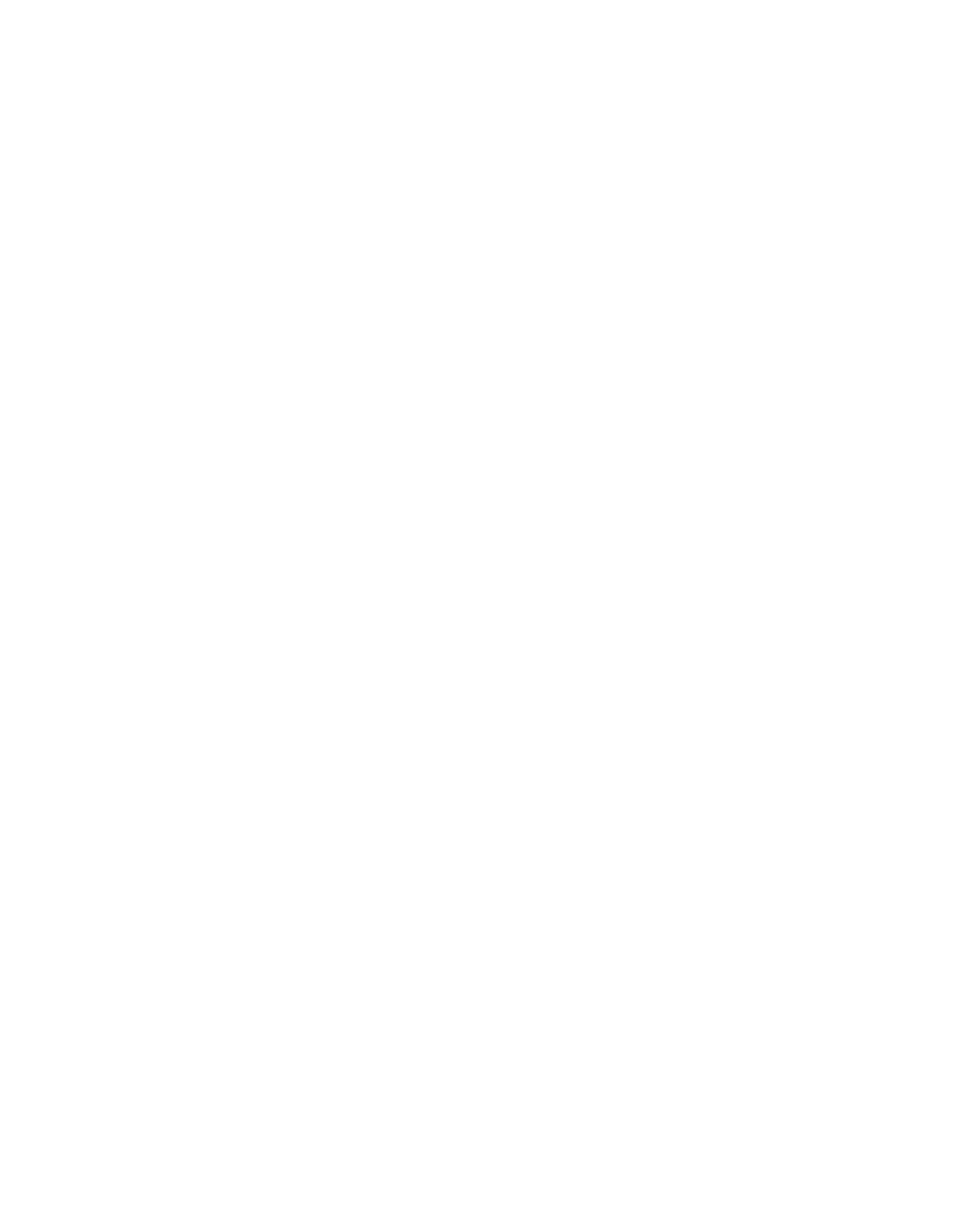A new *Wildlife Act* for the Northwest Territories was passed by the Legislative Assembly in October 2013, and is scheduled to come into effect in November 2014. Regulation changes are needed to bring the new *Wildlife Act* into force. The Department of Environment and Natural Resources is seeking your input into the proposed regulation changes.

Please send your comments by fax, mail or e-mail by **August 31, 2014** to:

Lynda Yonge, Director, Wildlife Division Environment and Natural Resources Government of the NWT P.O. Box 1320 Yellowknife NT X1A 2L9

Phone (867) 920-8043 Fax: (867) 873-0293 Email: [wildlife@gov.nt.ca](mailto:wildlife@gov.nt.ca)

A plain language version of the new *Wildlife Act* is available on the ENR website at [www.enr.gov.nt.ca/pending-legislation.](http://www.enr.gov.nt.ca/pending-legislation)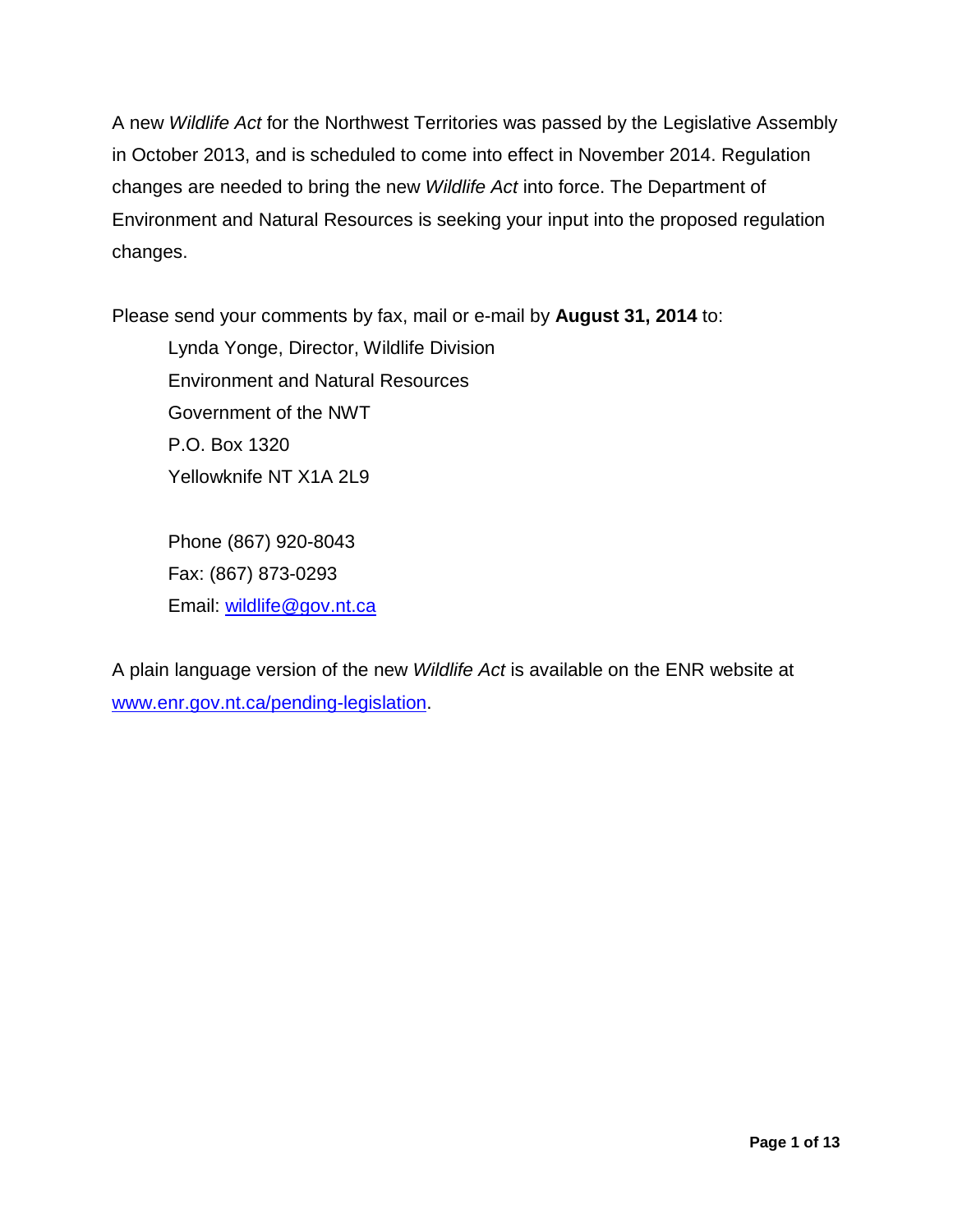## **A new Wildlife Act for the Northwest Territories**

The new *Wildlife Act* (the Act) was passed by the Legislative Assembly in October 2013 and will come into force in November 2014. This new Act is respectful of residents' interests, Aboriginal and treaty harvesting rights, and the wildlife harvesting and management processes in land claim agreements. The fundamental goal of the new Act is to ensure the wise use and conservation of wildlife in the Northwest Territories (NWT).

Several changes have been made in the new Act that will affect harvesters in the NWT:

- A person with an Aboriginal or treaty right to harvest in the NWT does not need a licence from the government to exercise that right, but they do need to have identification that proves they have a harvesting right for the area in which they are harvesting.
- The general hunting licence (GHL) will remain in place, and Aboriginal harvesters will require a GHL to harvest in areas where they do not have Aboriginal or treaty rights. Anyone who currently has a GHL will be able to keep their GHL for their lifetime. To be eligible for a new GHL, applicants must have an Aboriginal or treaty right to harvest wildlife in the NWT. They must also be eligible to be a member of an NWT Aboriginal organization listed in the Regulations.
- The special harvesters licence (SHL) will replace special GHLs. The SHL enables Aboriginal rights holders to permit others to harvest in their area. Local harvesting committees must provide their support for an SHL before it can be issued. The intent of the SHL is to allow non-rights holders who have become part of the community to participate in subsistence harvesting activities.
- The residency requirement for a hunting licence is one year.
- Minimum age to obtain a hunting licence will be 12. Youth under 18 must be accompanied by an adult hunter while hunting.
- Youth between 12 and 18 may hunt under the authority of an adult hunter's licence.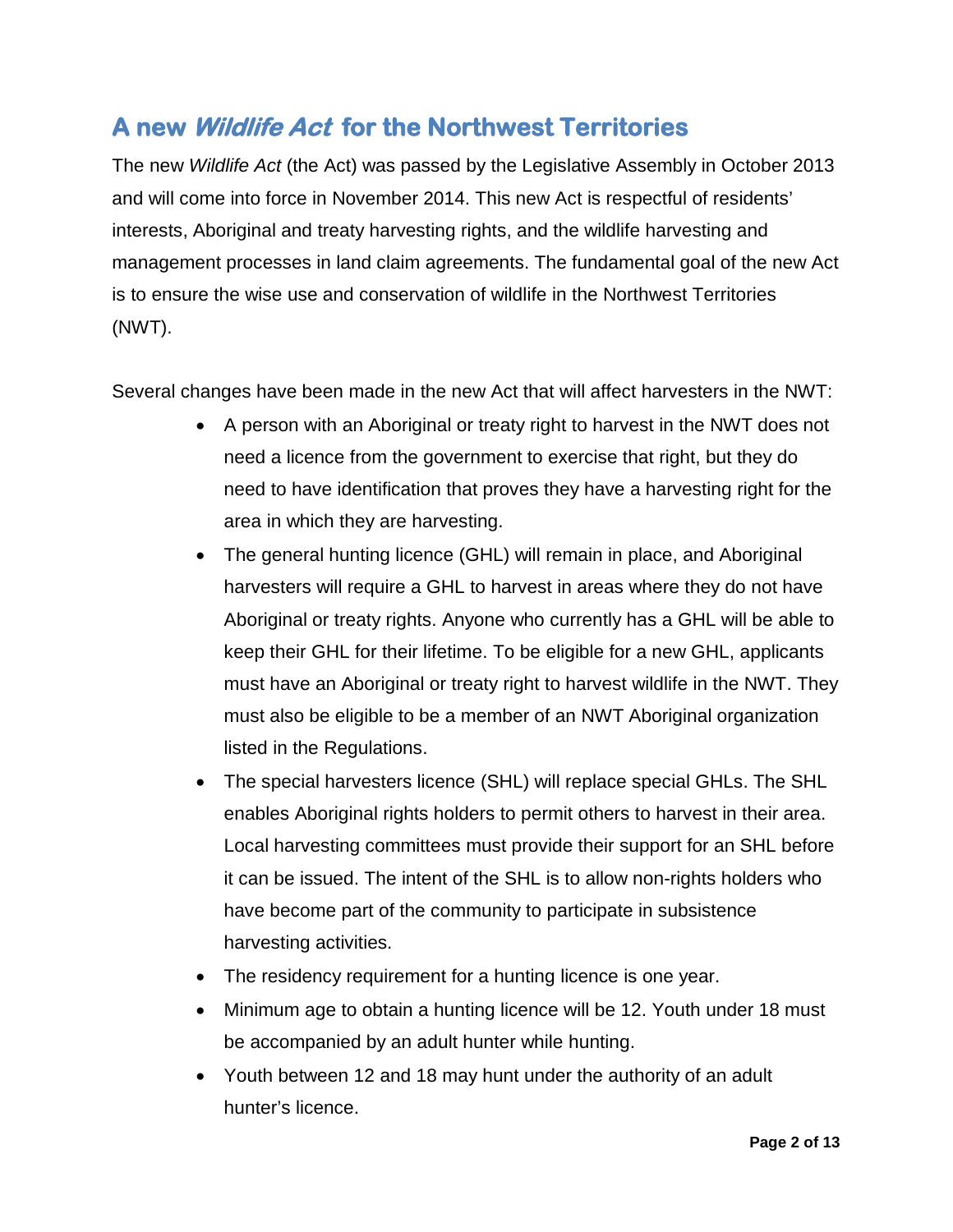- Offences and punishments (fines and jail time) have been increased for individuals, companies, and repeat offenders.
- Some land claim agreements provide an exclusive right to harvest wildlife in some areas. Anyone who is not recognized as having the right to harvest in these areas under the land claim agreement will require permission to harvest.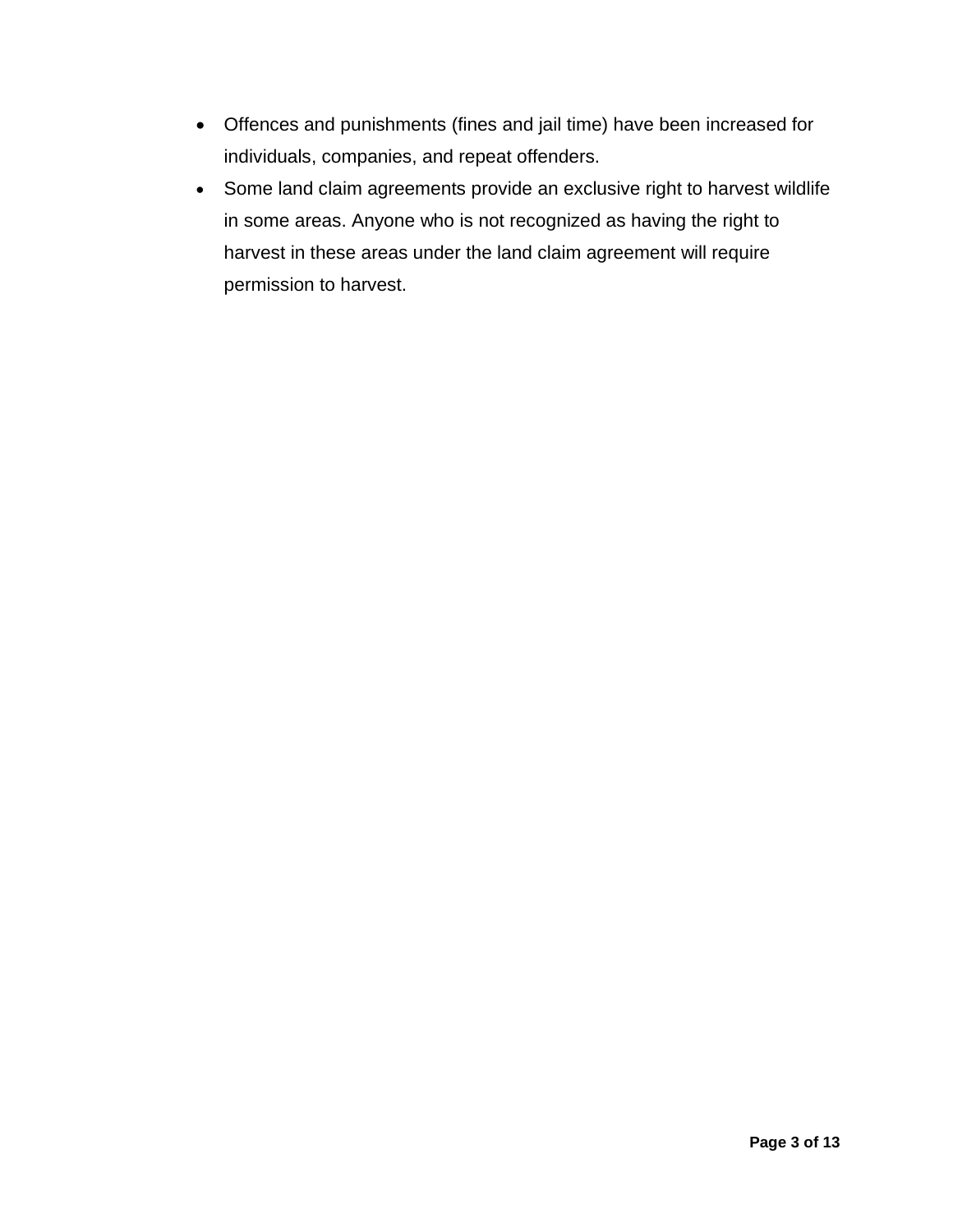## **Regulations for the new Wildlife Act**

To implement the new *Wildlife Act*, current regulations need to be updated and new regulations need to be developed. Regulation changes will be done in three phases:

- Phase 1 immediate changes needed to bring the Act into force. This includes changing current regulations that are inconsistent with the new Act, and making sure regulations are in place so people can continue to harvest and use wildlife in a safe and sustainable manner. The remaining regulations will stay in place until reviewed during later phases.
- Phase 2 regulations to implement some of the new concepts in the *Wildlife Act*. These include regulations respecting the import of harmful species, the release of alien species into NWT habitat, wildlife management and monitoring plans for developers, and harvest reporting and hunter training requirements.
- Phase 3 ongoing; regulations will be developed as the need arises. This includes developing regulations to designate conservation areas to protect wildlife or wildlife habitat, and refining regulations to address specific concerns or regional issues.

This booklet summarizes proposed changes for the first phase of regulation development under the new Act. It addresses only the regulations that are immediately required when the legislation comes into force.

The proposed regulations have been developed through an extensive review of:

- existing regulations
- results of consultation and public engagement undertaken over the past twelve years
- input from the same collaborative *Wildlife Act* Working Group (with representatives from Aboriginal governments and renewable resources boards) and Stakeholders *Wildlife Act* Advisory Group (SWAAG) that helped develop the new Act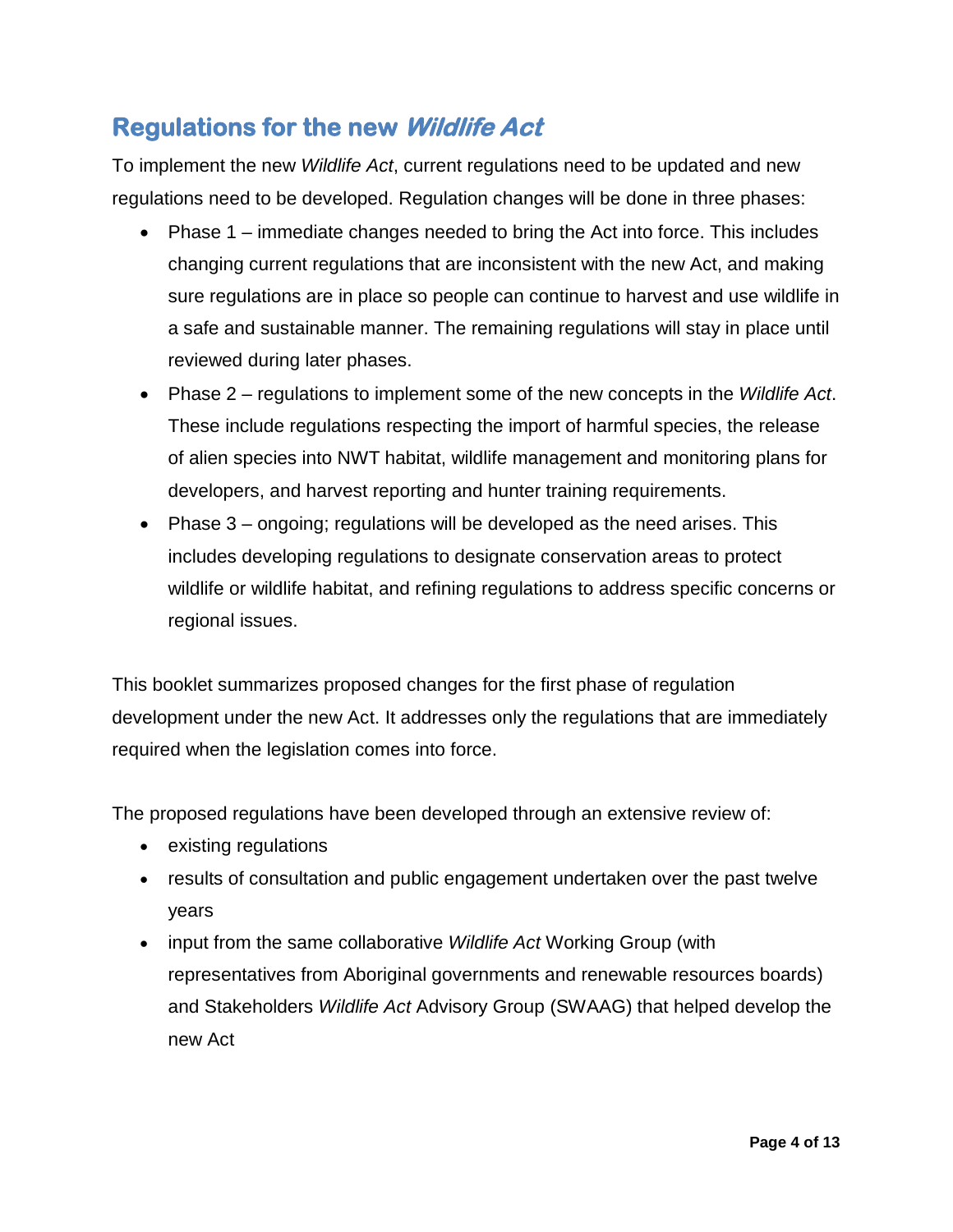The Department of Environment and Natural Resources (ENR) is now seeking input from members of the public on the first set of proposed regulations. There will be other opportunities for input into regulations to be developed after November 2014. For more information, contact a Renewable Resource Officer near you or check our website at [www.enr.gov.nt.ca.](http://www.enr.gov.nt.ca/)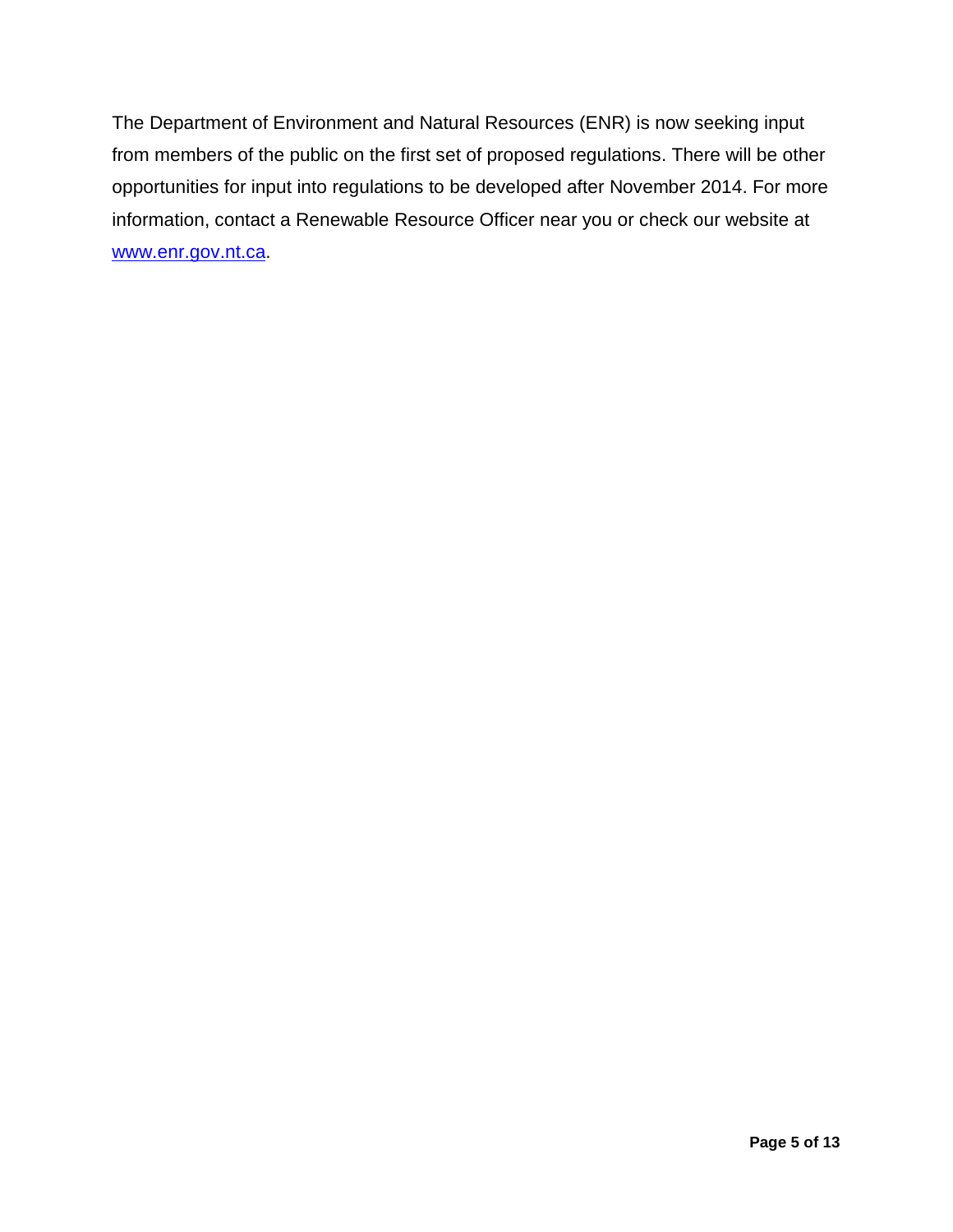# **Proposed Phase 1 Wildlife Act Regulation Changes**

#### **1. Hunting and Trapping**

While most big game and small game hunting regulations will remain the same, there are several changes that will affect hunters in the NWT:

- Under current regulations, non-resident and non-resident alien hunters must pay a *trophy fee* to export wildlife or wildlife parts they have harvested. The *trophy fee* will be replaced with a *harvest fee* that will apply to all big game successfully harvested by non-resident and non-resident alien hunters, regardless of whether any parts are exported from the NWT.
- Current regulations refer to bison in the Slave River Lowlands as *hybrid* or *plains bison*. These bison are genetically the same as the *wood bison* found elsewhere in the NWT. Regulations will be changed to classify all bison in the NWT as *wood bison*.
- Some changes are being proposed for ammunition and equipment standards for licenced big game hunters:
	- o Currently, no person can hunt wood bison with ammunition that produces less than 2,800 joules of energy at the muzzle of the firearm, or a bullet that is less than 200 grains. These prohibitions will be replaced with a requirement for licenced hunters to use at least .30 calibre ammunition to hunt wood bison.
	- o Currently, the minimum ammunition standard to harvest wolves and wolverine above the tree line is .222 calibre. The new regulations will set a minimum standard of .222 calibre ammunition for licenced hunters hunting wolf and wolverine in all areas of the NWT.
	- $\circ$  The minimum equipment requirement for licenced hunters hunting polar bears will remain the same—2,800 joules of energy at the muzzle of the firearm.
	- o A minimum standard of .243 calibre ammunition will be set for licenced hunters hunting all other types of big game. This increase in calibre type is to reduce wounding loss.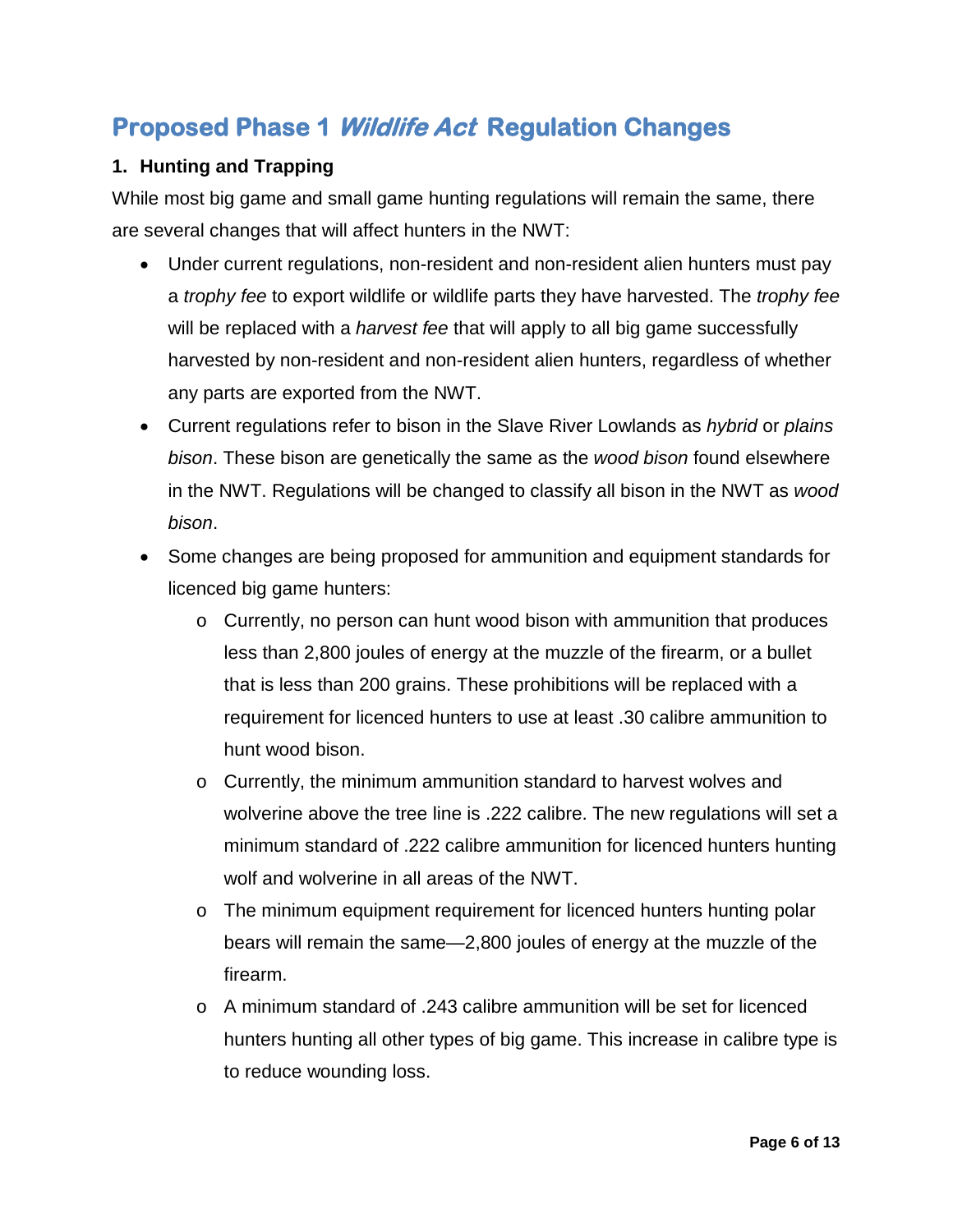- o Minimum standards for crossbows will require bolt heads to have a broadhead with a minimum cutting diameter of 2.2 cm (7/8 inch), crossbow pull or draw of no less than 68 kg (150 lbs), and a bolt (quarrel) weight of no less than 16.2 g (250 grains).
- The small game regulations will be updated to be consistent with the land claim agreements in the NWT. Some the land claim agreements include an exclusive right for beneficiaries to harvest furbearers in certain areas. This means that licenced hunters cannot harvest the following species without permission from the land claim organization:
	- $\circ$  Ground squirrel, red squirrel, marmot, and hare in the Inuvialuit Settlement Region
	- o Ground squirrel, red squirrel, and marmot in the Gwich'in Settlement Area
	- o Red squirrel and marmot in the Sahtu Settlement Area
	- o Woodchuck and red squirrel on Tłįchǫ lands
- The seasons, bag limits, tag requirements, and conditions in the big game, small game and trapping regulations will stay the same for licenced hunters and GHL holders. Limits on Aboriginal harvesting of barren-ground caribou, grizzly bears, muskox, polar bear and wood bison that have been put in place for conservation reasons will also remain the same.

#### **2. Wastage**

Wildlife is a valuable resource and should not be wasted. Hunters are encouraged to use all parts of the game they harvest; however, there are regional and cultural differences with respect to what parts people eat or use in the NWT. The new regulations will set a minimum standard, under which leaving the following parts in the field would be considered wastage and an offence for any type of hunter: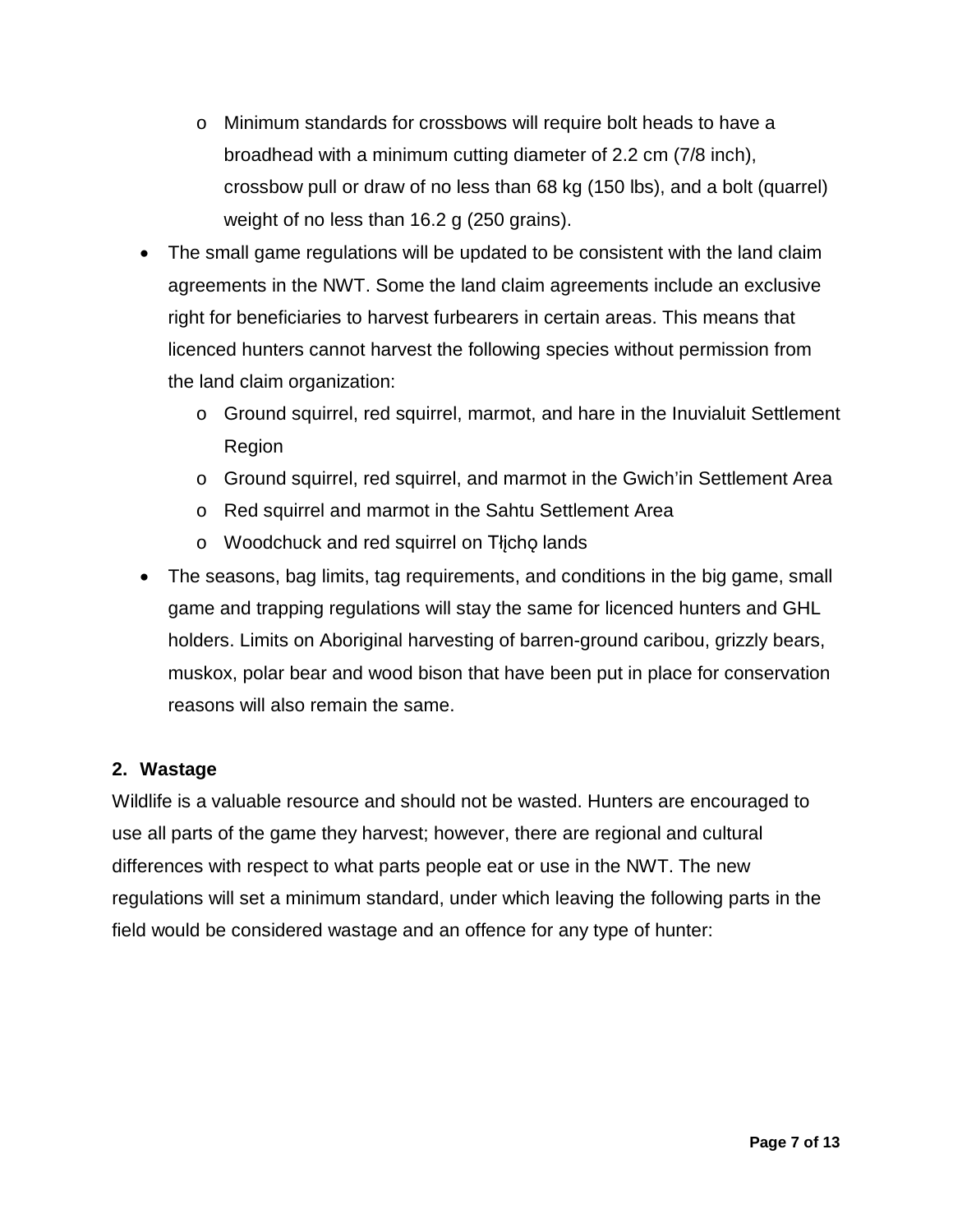| Type                                          | <b>Part</b>                                 |
|-----------------------------------------------|---------------------------------------------|
| Bison, Caribou (all types), Deer (all types), | Backstraps, hindquarters above the knee,    |
| Elk, Moose, Mountain Goat, Mountain           | front quarters above the knee, tenderloins, |
| Sheep, Muskox                                 | and neck meat.                              |
| Migratory game birds and upland game          | <b>Breast meat</b>                          |
| <b>birds</b>                                  |                                             |
| Coyote, Wolf, Wolverine, Beaver, Fox (all     | Hide or pelt                                |
| types), Otter, Lynx, Marten, Fisher, Skunk,   |                                             |
| Ermine (Stoat), Least weasel, Mink, and       |                                             |
| <b>Muskrat</b>                                |                                             |

Meat contaminated with gut content, or shot-damaged parts, may be cut away and left behind.

If big game has been rendered inedible according to a cultural belief or practice, parts may be left in the field. However:

- the parts must be marked with the hunter's name, licence or identification number, and date
- the hunter must report the occurrence to the Superintendent of Wildlife or an officer as soon as practicable
- the hunter must explain why the meat is inedible, to the satisfaction of the Superintendent of Wildlife
- the officer can dispose of the big game in a manner the officer thinks best

If a hunter has reasonable grounds to believe the harvested big game is diseased, parts may be left in the field. However:

- the hunter must mark the wildlife with his or her name, licence or identification number, and date
- the hunter must take reasonable precautions to protect the big game from being disturbed by other animals
- the hunter must report the diseased wildlife to the Superintendent of Wildlife or an officer as soon as is practicable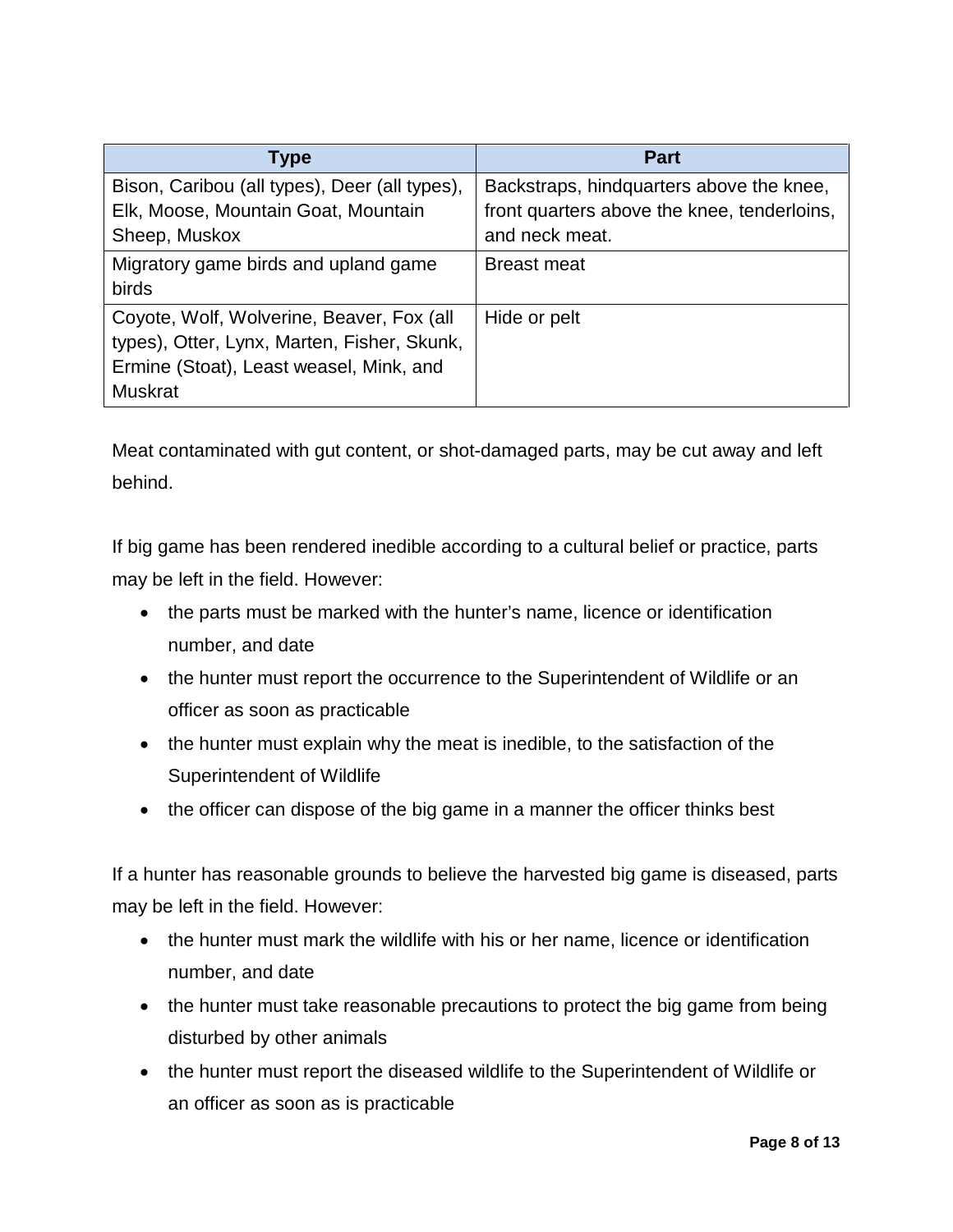• an officer may seize the diseased big game for examination or testing

Sometimes, hunters will *cache* or temporarily leave game on the land and return to it later. In those cases, the hunter must:

- mark the meat or cache with a tag or the harvester's name, licence or identification number, and date
- take reasonable precautions to protect the cache from disturbance from other animals and the natural environment

Failure to take these steps for inedible, diseased or cached big game could result in wastage charges.

#### **3. Gifting**

Often, hunters give meat to others. Limits on how much meat a person can receive as a gift have been removed from the regulations, to respect the tradition of sharing that is common to all cultures. To protect recipients of gifted wildlife from potentially being charged with illegal possession under the new Act, receipts will be required for gifts of game meat over 5kg. The receipt must show:

- the harvester's name, licence or identification number
- the date the meat was gifted
- the species of game the meat came from
- weight of the gifted meat

Recipients of gifts of meat less than 5kg are encouraged to label their packages with the harvester's name and identification or licence number, but are not required to do so.

#### **4. Possession of Wildlife Without a Permit or Licence.**

Under the new *Wildlife Act*, to possess meat or parts of game or other animals listed in the regulations, you must have lawfully harvested it, received it from someone who lawfully harvested, or have a permit for possession. This does not apply to wildlife parts that are tanned or taxidermied, manufactured into food, clothing, jewellery or art, or to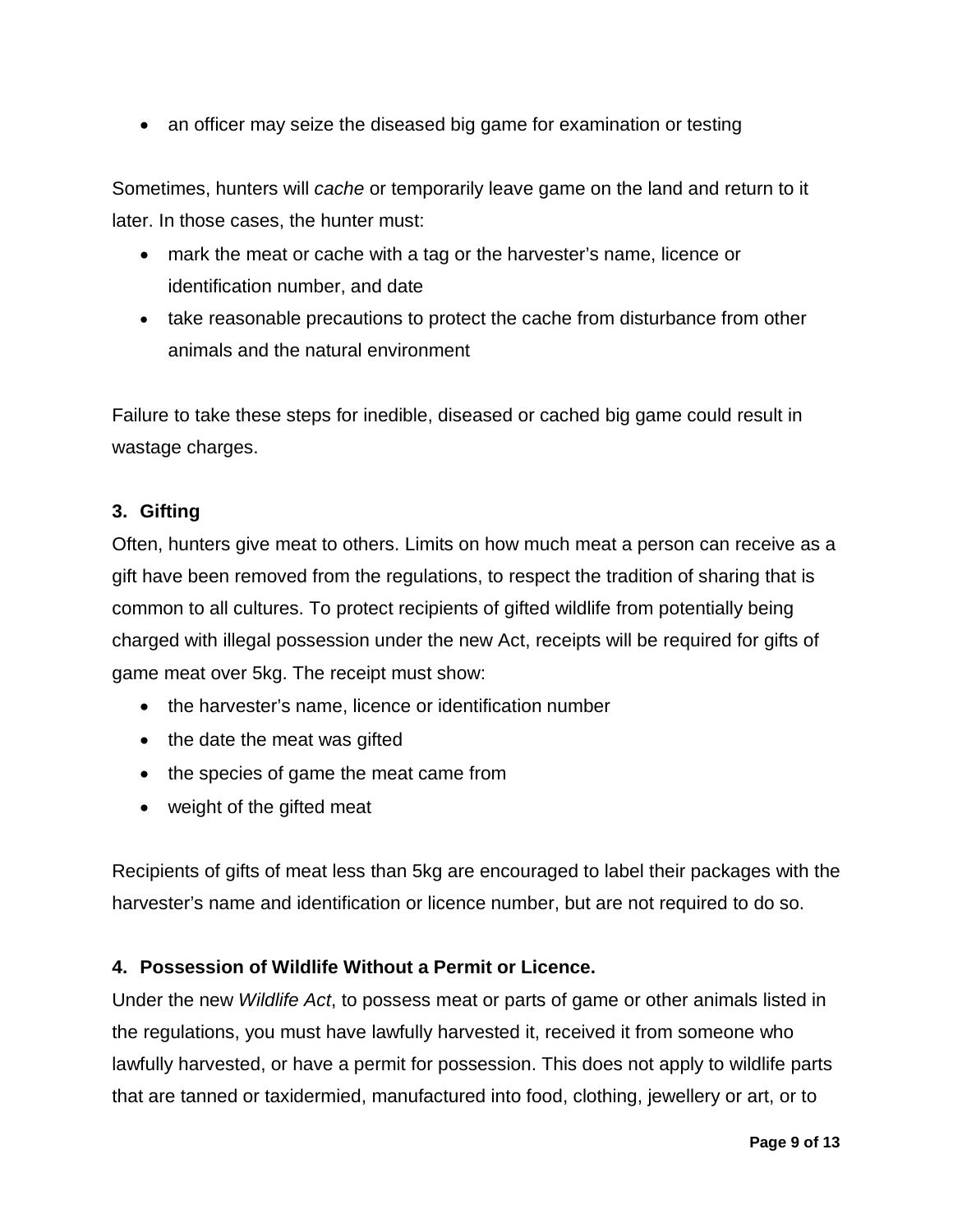wildlife parts that you lawfully possessed before the Act came into force. The new regulations would also allow you to possess the following wildlife parts without a permit:

- naturally shed antlers
- porcupine quills
- inedible parts of upland game birds
- owl pellets or feces from other species
- road-killed small game
- hooves unless certification is needed
- hides or pelts other than furbearers unless certification is needed
- bones, including skulls with antlers or horns attached, unless certification is needed

There are conservation concerns about some species. To possess parts of the following animals, you must first take them to a Wildlife Officer to have them certified:

- birds of prey
- birds of prey eggs
- grizzly bear
- polar bear
- Dall's sheep
- muskox
- wood bison

#### **5. Big Game Killed to Prevent Starvation, in Defence of Life or Property, or Accidentally Killed or Wounded with a Motor Vehicle**

Under the new *Wildlife Act,* a person can kill big game or other species listed in the regulations to prevent starvation or defend life or property. However, it must be reported to an officer. Under the new regulations:

- you must report the wounding or killing to an officer as soon as you can, and provide details including your name, date, time, location, species, amount, and any other related information requested by an officer
- the direction of an officer must be followed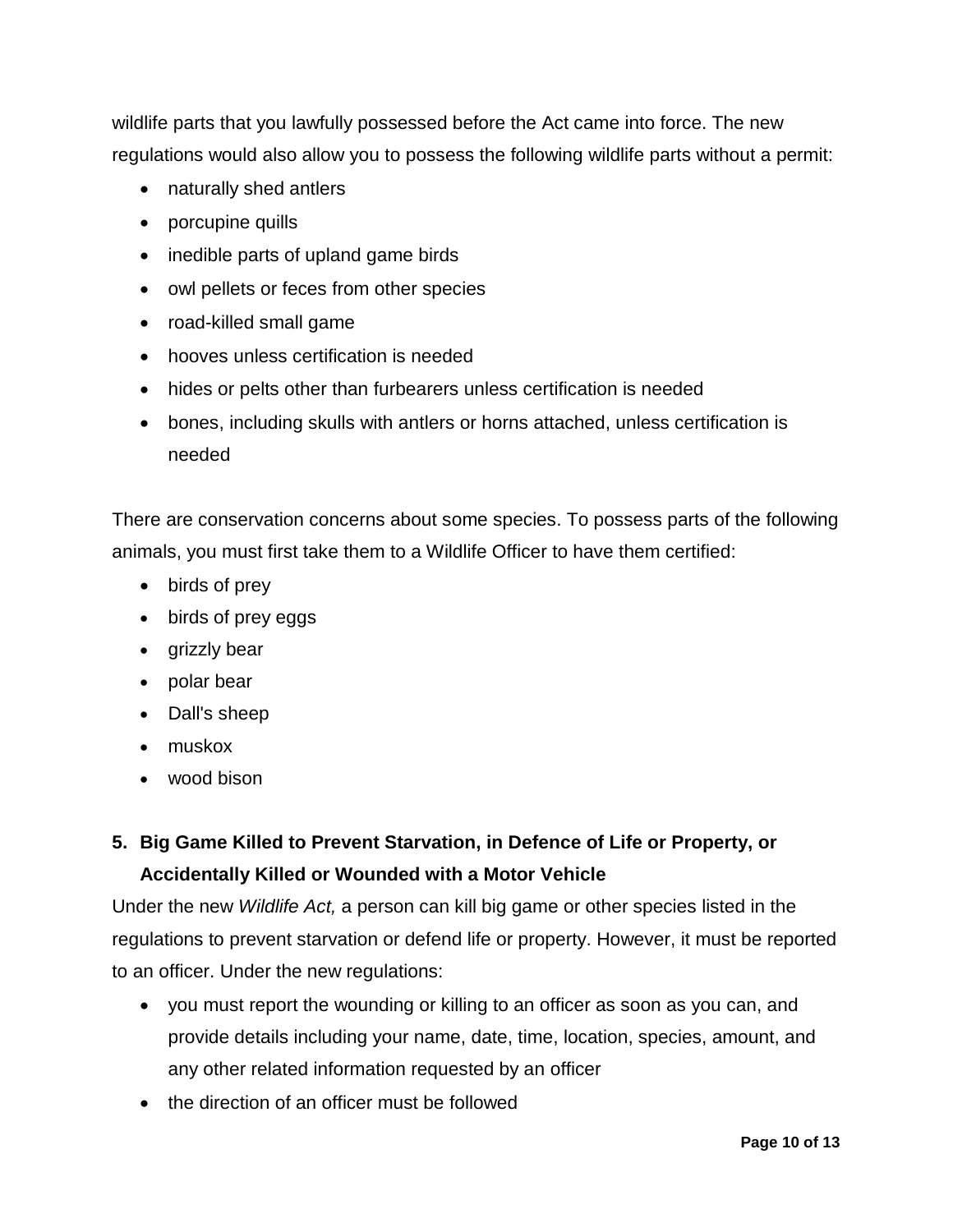- if practicable, the big game killed in defence of life or property must be submitted to an officer
- no one can keep any part of big game or prescribed wildlife that is killed in defence of life or property

Where big game is accidentally killed or seriously wounded by a motorized vehicle, regulations will require that you report the accident to an officer within 24 hours. You must provide your name, date, time, location, amount of wildlife killed or seriously wounded, species, and any other related information requested by an officer.

#### **6. Residency**

To obtain a resident hunting licence in the NWT, a person must live in the NWT for one continuous year before applying. If you are a resident and you temporarily move somewhere else for a particular purpose for less than 12 months, you would still be considered a NWT resident as long as your move is temporary, you intend to return to the NWT, and you do return to the NWT at the end of the 12 month period. The proposed regulations include exemptions from the 12 month limit on temporary absences, including absences for:

- continuous education outside of the NWT, or for any family member accompanying an individual receiving education outside of the NWT
- medical treatment including mental health and addictions treatment
- providing caretaker services for a family member that resides outside the NWT
- providing caretaker services for a family member who must leave the NWT for an extended period
- incarceration
- employer sponsored or endorsed leave
- volunteering services outside the NWT
- serving on active duty as a member of the Canadian Forces or the RCMP where the member is temporarily stationed or deployed outside the NWT
- a family member accompanying an individual on active military or police service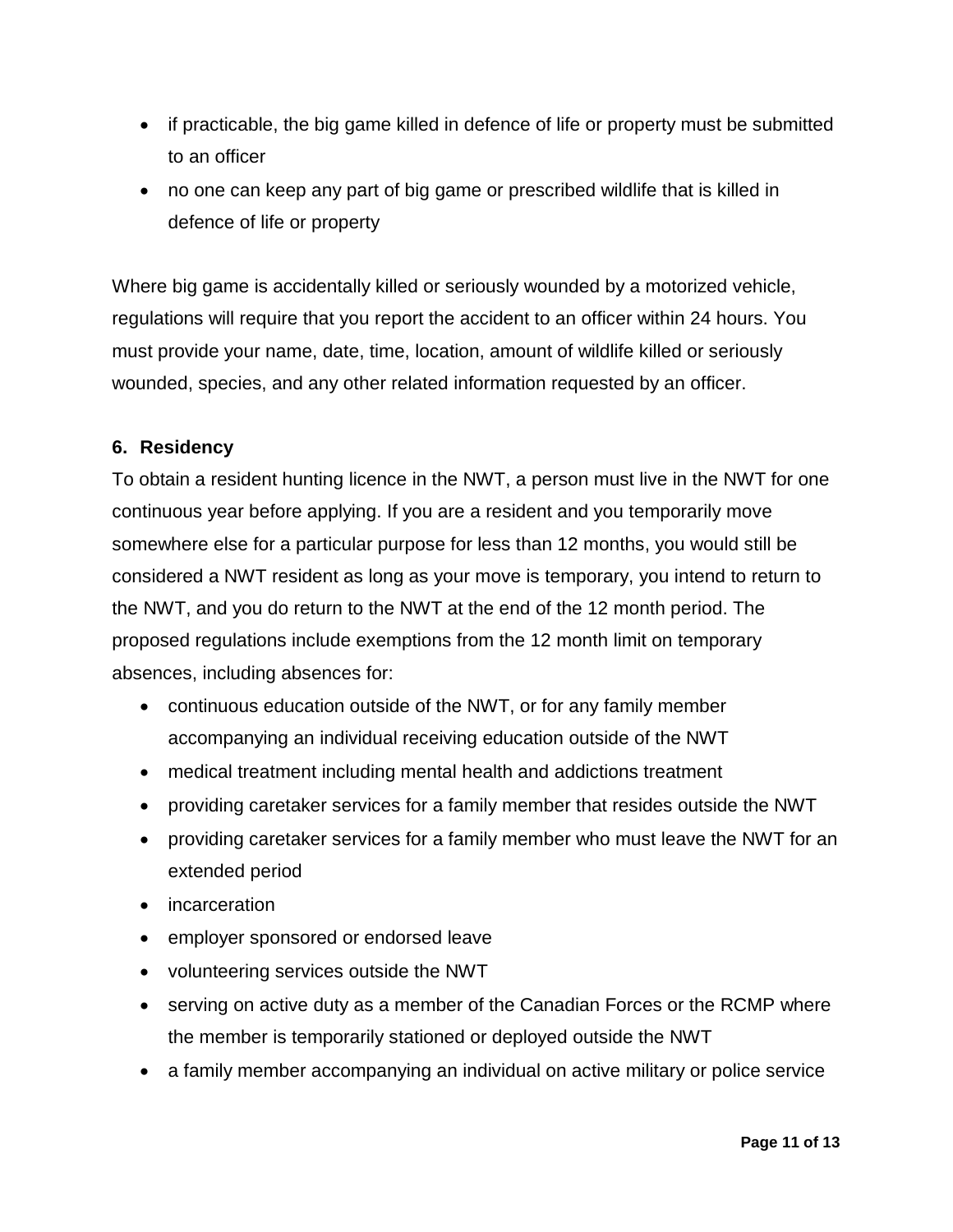A *family member* will be defined in the regulations as a father, mother, step-parents, brother, sister, spouse, common-law spouse, child, step-child, foster child, father-in-law, mother-in-law, grandmother, grandfather, grandchild, son-in-law, daughter-in-law, brother-in-law, or sister-in-law.

#### **7. Other Permits and Licences**

Currently, there is a limit of one year on Wildlife Research Permits. The new regulations will allow multi-year Wildlife Research Permits to be issued under the Act.

#### **8. Appeal Processes**

The proposed regulations will lay out an appeal process for licences or permits that are refused.

#### *Type of applicants:*

• Resident and non-resident hunting licences and wildlife permits that are not for a commercial wildlife business

*Process:*

• The refused applicant must submit a written statement to an officer. The officer will provide the statement to the Superintendent of Wildlife, who provides a written decision within two months.

*Type of applicants:*

• Special Harvester Licence

*Process:*

• In the Gwich'in and Sahtu areas, a refused application must follow the appeal process laid out in the land claim agreements. Elsewhere in the NWT, an applicant may inform the Minister in writing that they would like to appeal the refusal. The Minister shall, within 30 days, contact the local harvesting committee to confirm the application has been considered and confirm the committee's response.